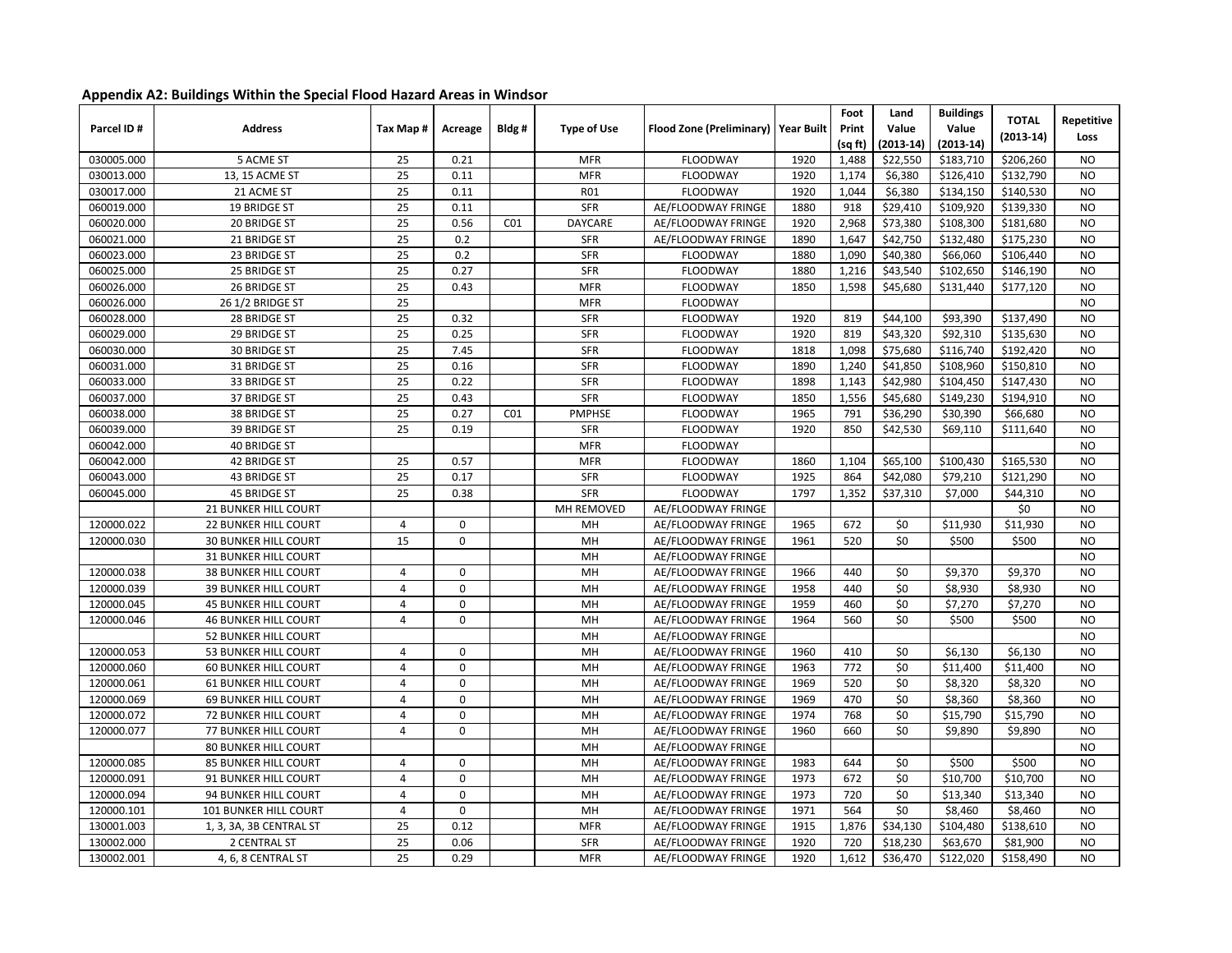|            |                                 |          |             |                 |                    |                                       |      | Foot    | Land        | <b>Buildings</b> | <b>TOTAL</b> | Repetitive     |
|------------|---------------------------------|----------|-------------|-----------------|--------------------|---------------------------------------|------|---------|-------------|------------------|--------------|----------------|
| Parcel ID# | <b>Address</b>                  | Tax Map# | Acreage     | Bldg#           | <b>Type of Use</b> | Flood Zone (Preliminary)   Year Built |      | Print   | Value       | Value            | $(2013-14)$  | Loss           |
|            |                                 |          |             |                 |                    |                                       |      | (sq ft) | $(2013-14)$ | $(2013-14)$      |              |                |
| 130005.000 | 5, 7 CENTRAL ST                 | 25       | 0.12        |                 | <b>MFR</b>         | AE/FLOODWAY FRINGE                    | 1917 | 1,358   | \$30,030    | \$126,100        | \$156,130    | <b>NO</b>      |
| 130009.000 | 9, 11 CENTRAL ST                | 25       | 0.09        |                 | <b>MFR</b>         | AE/FLOODWAY FRINGE                    | 1917 | 1,304   | \$30,380    | \$108,830        | \$139,210    | <b>NO</b>      |
| 130013.000 | <b>13 CENTRAL ST</b>            | 25       | 0.11        |                 | COMM               | AE/FLOODWAY FRINGE                    |      |         |             |                  |              |                |
| 130014.000 | <b>14 CENTRAL ST</b>            | 25       | 0.16        |                 | <b>SFR</b>         | AE/FLOODWAY FRINGE                    | 1920 | 528     | \$33,100    | \$61,470         | \$94,570     | <b>NO</b>      |
| 130015.000 | <b>15 CENTRAL ST</b>            | 25       |             |                 | GVT                | AE/FLOODWAY FRINGE                    |      |         |             |                  | \$0          | <b>NO</b>      |
| 130018.000 | <b>18 CENTRAL ST</b>            | 25       | 0.19        |                 | <b>SFR</b>         | AE/FLOODWAY FRINGE                    | 1930 | 1,500   | \$30,710    | \$97,550         | \$128,260    | <b>NO</b>      |
| 130030.000 | <b>30 CENTRAL ST</b>            | 25       | 0.82        | CO <sub>1</sub> | <b>STORGAR</b>     | AE/FLOODWAY FRINGE                    | 1985 | 5,100   | \$48,200    | \$129,210        | \$177,410    | <b>NO</b>      |
| 130033.001 | 31A CENTRAL ST                  | 25       | 0.13        |                 | MH                 | AE/FLOODWAY FRINGE                    | 1996 | 728     | \$34,310    | \$29,900         | \$64,210     | <b>NO</b>      |
| 130032.000 | 32 CENTRAL ST                   | 25       | 0.29        |                 | <b>SFR</b>         | AE/FLOODWAY FRINGE                    | 1900 | 946     | \$32,820    | \$87,990         | \$120,810    | <b>NO</b>      |
| 130033.000 | 33 CENTRAL ST                   | 25       | 0.15        |                 | <b>SFR</b>         | AE/FLOODWAY FRINGE                    | 1890 | 1,016   | \$34,690    | \$61,500         | \$96,190     | <b>NO</b>      |
| 130032.000 | <b>34 CENTRAL ST</b>            | 25       | 0.29        |                 | <b>SFR</b>         | AE/FLOODWAY FRINGE                    | 1884 | 838     | \$32,820    | \$87,990         | \$120,810    | <b>NO</b>      |
| 130035.000 | <b>35 CENTRAL ST</b>            | 25       | 0.23        |                 | <b>SFR</b>         | AE/FLOODWAY FRINGE                    | 1910 | 990     | \$33,520    | \$69,620         | \$103,140    | <b>NO</b>      |
| 130036.000 | <b>36 CENTRAL ST</b>            | 25       | 0.33        |                 | <b>SFR</b>         | AE/FLOODWAY FRINGE                    | 1878 | 1,528   | \$34,390    | \$68,950         | \$103,340    | <b>NO</b>      |
| 130039.000 | <b>39 CENTRAL ST</b>            | 25       | 0.23        |                 | SFR                | AE/FLOODWAY FRINGE                    | 1900 | 1,048   | \$33,520    | \$52,120         | \$85,640     | <b>NO</b>      |
| 130045.047 | <b>47 CENTRAL ST</b>            | 25       | 0.23        |                 | <b>SFR</b>         | AE/FLOODWAY FRINGE                    | 1934 | 690     | \$33,520    | \$60,280         | \$93,800     | <b>NO</b>      |
| 130046.000 | <b>46 CENTRAL ST</b>            | 25       | 0.29        |                 | <b>SFR</b>         | AE/FLOODWAY FRINGE                    | 1860 | 672     | \$34,040    | \$57,630         | \$91,670     | <b>NO</b>      |
| 130048.000 | <b>48 CENTRAL ST</b>            | 25       | 0.18        |                 | SFR                | AE/FLOODWAY FRINGE                    | 1890 | 898     | \$29,610    | \$51,120         | \$80,730     | <b>NO</b>      |
| 130049.000 | <b>49 CENTRAL ST</b>            | 25       | 0.06        |                 | <b>SFR</b>         | AE/FLOODWAY FRINGE                    | 1840 | 720     | \$17,010    | \$31,930         | \$48,940     | <b>NO</b>      |
| 130052.000 | 52 CENTRAL ST                   | 25       | 0.35        |                 | SFR                | AE/FLOODWAY FRINGE                    | 1875 | 937     | \$34,570    | \$86,350         | \$120,920    | <b>NO</b>      |
| 180017.000 | 17 COOLIDGE CT                  | 22       | 0.12        |                 | <b>SFR</b>         | AE/FLOODWAY FRINGE                    | 1900 | 930     | \$31,400    | \$94,600         | \$126,000    | <b>NO</b>      |
| 180019.000 | 19 COOLIDGE CT                  | 22       | 0.11        |                 | <b>SFR</b>         | AE/FLOODWAY FRINGE                    | 1945 | 624     | \$31,680    | \$95,340         | \$127,020    | <b>NO</b>      |
| 340006.000 | 20 COOLIDGE CT                  | 22       | 30.17       |                 | <b>SFR</b>         | AE/FLOODWAY FRINGE                    |      |         |             |                  |              | <b>NO</b>      |
| 180021.000 | 21 COOLIDGE CT                  | 22       | 0.1         |                 | <b>SFR</b>         | AE/FLOODWAY FRINGE                    | 1920 | 724     | \$31,500    | \$104,010        | \$135,510    | N <sub>O</sub> |
| 180022.000 | 22 COOLIDGE CT                  | 22       | 0.23        |                 | <b>SFR</b>         | AE/FLOODWAY FRINGE                    | 1940 | 724     | \$33,520    | \$74,410         | \$107,930    | <b>NO</b>      |
| 180023.000 | 23 COOLIDGE CT                  | 22       | 0.09        |                 | SFR                | AE/FLOODWAY FRINGE                    | 1920 | 518     | \$16,780    | \$55,260         | \$72,040     | <b>NO</b>      |
| 180024.000 | 24 COOLIDGE CT                  | 22       | 0.38        |                 | <b>SFR</b>         | AE/FLOODWAY FRINGE                    | 1940 | 888     | \$39,800    | \$58,000         | \$97,800     | <b>NO</b>      |
| 180030.000 | 28, 30 COOLIDGE CT              | 22       | 0.31        |                 | <b>MFR</b>         | AE/FLOODWAY FRINGE                    | 1920 | 1,216   | \$39,100    | \$135,200        | \$174,300    | <b>NO</b>      |
| 250022.000 | 22 DEPOT AVE                    | 25       | 0.38        | CO <sub>1</sub> | WHSESTOR           | AE/FLOODWAY FRINGE                    | 1940 | 4,658   | \$80,030    | \$64,900         | \$144,930    | <b>NO</b>      |
| 250025.000 | 25 DEPOT AVE                    | 25       | 0.09        | CO <sub>1</sub> | <b>GENRET</b>      | AE/FLOODWAY FRINGE                    | 1900 | 1,161   | \$24,300    | \$68,870         | \$93,170     | NO.            |
| 250026.000 | 26 DEPOT AVE                    | 25       | 0.31        | CO <sub>1</sub> | <b>RESTURNT</b>    | AE/FLOODWAY FRINGE                    | 1900 | 2,888   | \$68,110    | \$159,010        | \$227,120    | <b>NO</b>      |
| 250027.000 | 27 DEPOT AVE                    | 25       | 0.84        | CO <sub>1</sub> | <b>WHSESTOR</b>    | AE/FLOODWAY FRINGE                    | 1900 | 3,375   | \$45,020    | \$27,330         | \$72,350     | <b>NO</b>      |
| 250027.001 | 27 1/2 DEPOT AVE                | 25       | $\mathbf 0$ | CO <sub>1</sub> | <b>EQUIPSHD</b>    | AE/FLOODWAY FRINGE                    | 1990 | 100     | \$0         | \$5,800          | \$5,800      | <b>NO</b>      |
| 700023.000 | 28 DEPOT AVE (Muni. Lot)        |          |             |                 | COMM               | AE/FLOODWAY FRINGE                    |      |         |             |                  |              | <b>NO</b>      |
| 340006.000 | 29 DEPOT AVE (see 6 Everett Ln) |          |             |                 | <b>INDUSTRIAL</b>  | AE/FLOODWAY FRINGE                    |      |         |             |                  |              | <b>NO</b>      |
| 250030.000 | 30 DEPOT AVE                    | 25       | 2.8         | CO <sub>1</sub> | <b>WHSESTOR</b>    | AE/FLOODWAY FRINGE                    | 1900 | 1,920   | \$56,420    | \$13,040         | \$69,460     | <b>NO</b>      |
| 340006.000 | 31 DEPOT AVE (see 6 Everett Ln) |          |             |                 | <b>INDUSTRIAL</b>  | AE/FLOODWAY FRINGE                    |      |         |             |                  |              | <b>NO</b>      |
| 340006.000 | 32 DEPOT AVE (see 6 Everett Ln) |          |             |                 | <b>INDUSTRIAL</b>  | AE/FLOODWAY FRINGE                    |      |         |             |                  |              | <b>NO</b>      |
| 250026.000 | <b>66 DEPOT AVE</b>             | 25       | 0.31        |                 | PUBLIC TELEPHONE   | AE/FLOODWAY FRINGE                    |      |         |             |                  |              | <b>NO</b>      |
| 437000.116 | 116 EDDIE'S PLACE               | 22       | 4.74        |                 | <b>SFR</b>         | AE/FLOODWAY FRINGE                    | 1969 | 2,268   | \$83,220    | \$163,700        | \$246,920    | <b>NO</b>      |
| 437000.218 | 218 EDDIE'S PLACE               | 22       | 0.94        |                 | <b>SFR</b>         | AE/FLOODWAY FRINGE                    | 1969 | 1,944   | \$61,750    | \$133,250        | \$195,000    | <b>NO</b>      |
| 340006.000 | <b>6 EVERETT LANE</b>           | 22       | 30.17       | CO <sub>1</sub> | <b>GENOFF</b>      | AE/FLOODWAY FRINGE                    | 1943 | 8,432   | \$163,720   | \$430,600        | \$594,320    | <b>NO</b>      |
| 340006.000 | <b>6 EVERETT LANE</b>           | 22       | 30.17       | CO <sub>2</sub> | WHSESTOR           | AE/FLOODWAY FRINGE                    | 1940 | 23,080  | \$163,720   | \$430,600        | \$594,320    | <b>NO</b>      |
| 340006.000 | <b>6 EVERETT LANE</b>           | 22       | 30.17       | CO <sub>3</sub> | LWRHSE             | AE/FLOODWAY FRINGE                    | 1941 | 7,200   | \$163,720   | \$430,600        | \$594,320    | <b>NO</b>      |
| 340006.000 | <b>6 EVERETT LANE</b>           | 22       | 30.17       | CO <sub>4</sub> | <b>LMFG</b>        | AE/FLOODWAY FRINGE                    | 1943 | 8,425   | \$163,720   | \$430,600        | \$594,320    | <b>NO</b>      |
| 340006.000 | <b>6 EVERETT LANE</b>           | 22       | 30.17       | CO <sub>5</sub> | <b>WHSESTOR</b>    | AE/FLOODWAY FRINGE                    | 1942 | 71,790  | \$163,720   | \$430,600        | \$594,320    | <b>NO</b>      |
| 340006.000 | <b>6 EVERETT LANE</b>           | 22       | 30.17       | CO6             | <b>WHSESTOR</b>    | AE/FLOODWAY FRINGE                    | 1973 | 65,000  | \$163,720   | \$430,600        | \$594,320    | <b>NO</b>      |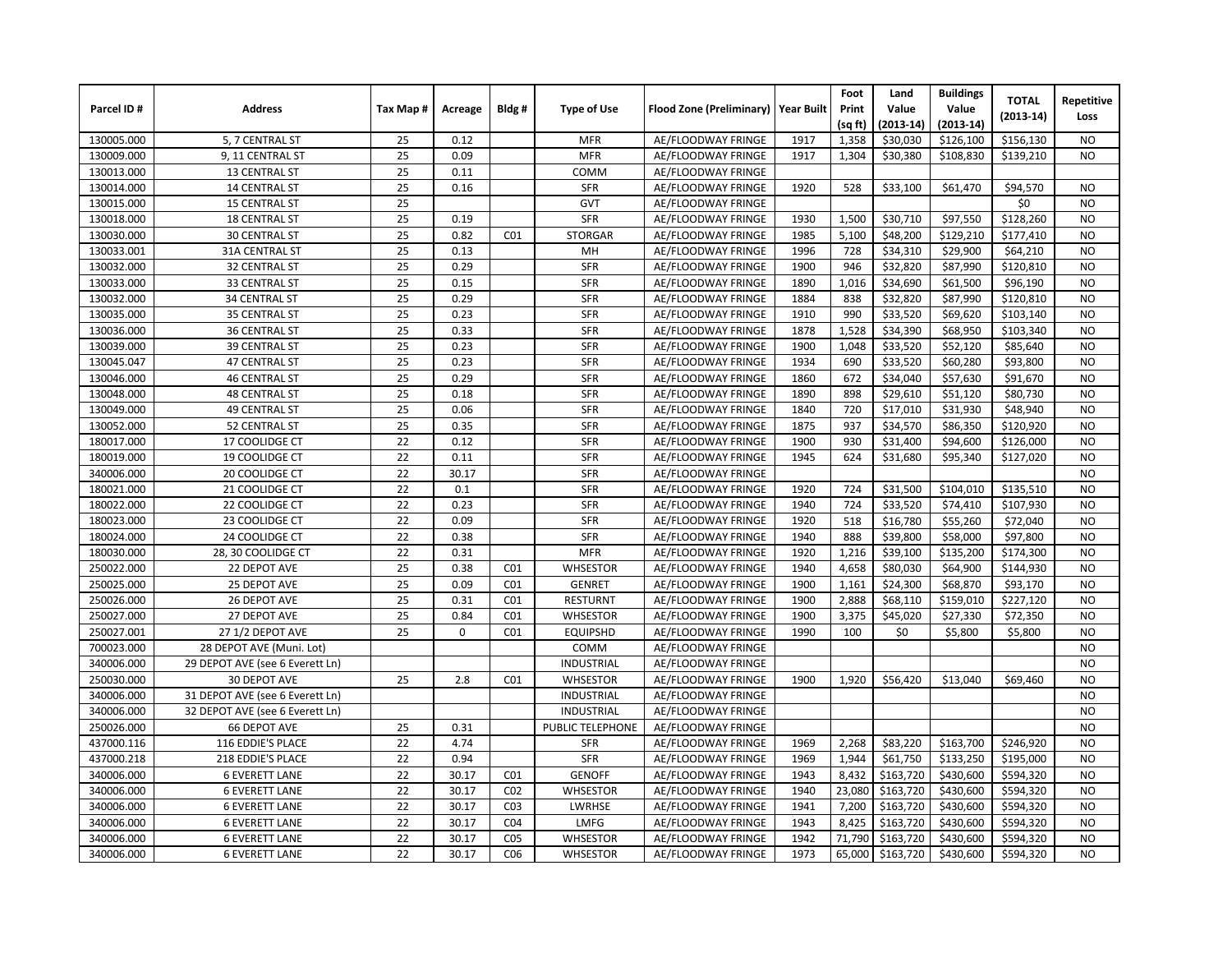|            |                                |                |         |                 |                    |                                       |      | Foot    | Land        | <b>Buildings</b> | <b>TOTAL</b> |                    |
|------------|--------------------------------|----------------|---------|-----------------|--------------------|---------------------------------------|------|---------|-------------|------------------|--------------|--------------------|
| Parcel ID# | <b>Address</b>                 | Tax Map#       | Acreage | Bldg#           | <b>Type of Use</b> | Flood Zone (Preliminary)   Year Built |      | Print   | Value       | Value            | $(2013-14)$  | Repetitive<br>Loss |
|            |                                |                |         |                 |                    |                                       |      | (sq ft) | $(2013-14)$ | $(2013-14)$      |              |                    |
| 340006.000 | <b>6 EVERETT LANE</b>          | 22             | 30.17   | C <sub>07</sub> | LMFG               | AE/FLOODWAY FRINGE                    | 1940 | 17,200  | \$163,720   | \$430,600        | \$594,320    | <b>NO</b>          |
| 380006.000 | 6 FITCH CT                     | 24             | 0.27    |                 | SFR                | <b>TCTD</b>                           | 2005 | 960     | \$32,660    | \$99,390         | \$132,050    | <b>NO</b>          |
| 390003.000 | 3, 5 FOSTER AVE                | 25             | 0.16    |                 | <b>MFR</b>         | AE/FLOODWAY FRINGE                    | 1917 | 1,358   | \$5,600     | \$120,190        | \$125,790    | <b>NO</b>          |
| 390004.000 | 4, 6 FOSTER AVE                | 25             | 0.14    |                 | <b>MFR</b>         | AE/FLOODWAY FRINGE                    | 1917 | 1,568   | \$5,400     | \$125,920        | \$131,320    | <b>NO</b>          |
| 390007.000 | 7, 9 FOSTER AVE                | 25             | 0.15    |                 | <b>MFR</b>         | AE/FLOODWAY FRINGE                    | 1917 | 1,358   | \$5,500     | \$121,560        | \$127,060    | <b>NO</b>          |
| 390008.010 | 8, 10 FOSTER AVE               | 25             | 0.17    |                 | <b>MFR</b>         | AE/FLOODWAY FRINGE                    | 1917 | 1,353   | \$5,700     | \$119,250        | \$124,950    | <b>NO</b>          |
| 390011.000 | 11, 13 FOSTER AVE              | 25             | 0.14    |                 | <b>MFR</b>         | AE/FLOODWAY FRINGE                    | 1917 | 1,367   | \$5,400     | \$123,100        | \$128,500    | <b>NO</b>          |
| 390012.000 | 12, 14 FOSTER AVE              | 25             | 0.1     |                 | <b>MFR</b>         | <b>FLOODWAY</b>                       | 1917 | 1,358   | \$5,000     | \$121,560        | \$126,560    | <b>NO</b>          |
| 436000.025 | 25 HEMLOCK DRIVE               | 22             | 0.93    |                 | SFR                | AE/FLOODWAY FRINGE                    | 1870 | 1,156   | \$73,960    | \$109,350        | \$183,310    | <b>NO</b>          |
| 436000.026 | <b>26 HEMLOCK DRIVE</b>        | 22             | 2.5     |                 | SFR                | AE/FLOODWAY FRINGE                    | 1880 | 1,726   | \$84,000    | \$213,520        | \$297,520    | <b>NO</b>          |
| 436000.026 | <b>35 HEMLOCK DRIVE</b>        | 22             | 2.5     |                 | <b>SFR</b>         | AE/FLOODWAY FRINGE                    | 1890 | 504     | \$84,000    | \$213,520        | \$297,520    | <b>NO</b>          |
| 430002.051 | 87 HUBBARD BROOK RD            |                |         |                 | GVT                | <b>FLOODWAY</b>                       |      |         |             |                  |              | <b>NO</b>          |
| 792002.000 | 2 ICE HOUSE ROAD               | 24             | 0.16    |                 | <b>SFR</b>         | <b>TCTD</b>                           | 1900 | 835     | \$41,850    | \$119,360        | \$161,210    | <b>NO</b>          |
| 792004.000 | 4 ICE HOUSE ROAD               | 25             | 1.42    |                 | <b>SFR</b>         | <b>TCTD</b>                           | 1925 | 820     | \$60,980    | \$94,000         | \$154,980    | <b>NO</b>          |
| 490024.000 | 24 JARVIS ST                   | 25             | 0.09    |                 | <b>SFR</b>         | <b>FLOODWAY</b>                       | 1910 | 818     | \$4,500     | \$36,530         | \$41,030     | <b>NO</b>          |
| 490025.000 | 27 JARVIS ST                   | 25             | 0.15    |                 | <b>SFR</b>         | <b>FLOODWAY</b>                       | 1917 | 697     | \$6,880     | \$46,680         | \$53,560     | <b>NO</b>          |
| 490028.000 | 28 JARVIS ST                   | 25             | 0.1     |                 | <b>SFR</b>         | <b>FLOODWAY</b>                       | 1917 | 504     | \$5,000     | \$22,700         | \$27,700     | <b>NO</b>          |
| 490029.000 | 29 JARVIS ST                   | 25             | 0.22    |                 | <b>SFR</b>         | <b>FLOODWAY</b>                       | 1917 | 1,080   | \$7,630     | \$69,370         | \$77,000     | <b>NO</b>          |
| 490030.000 | <b>30 JARVIS ST</b>            | 25             | 0.07    |                 | <b>SFR</b>         | <b>FLOODWAY</b>                       | 1917 | 582     | \$3,500     | \$24,010         | \$27,510     | <b>NO</b>          |
| 490034.000 | 34 JARVIS ST                   | 25             | 0.06    |                 | <b>SFR</b>         | <b>FLOODWAY</b>                       | 1917 | 504     | \$3,000     | \$29,040         | \$32,040     | <b>NO</b>          |
| 490036.000 | 36 JARVIS ST                   | 25             | 0.05    |                 | <b>SFR</b>         | <b>FLOODWAY</b>                       | 1917 | 504     | \$2,500     | \$31,940         | \$34,440     | <b>NO</b>          |
| 490037.000 | 35, 37 JARVIS ST               | 25             | 0.17    |                 | <b>SFR</b>         | <b>FLOODWAY</b>                       | 1917 | 504     | \$6,270     | \$39,980         | \$46,250     | N <sub>O</sub>     |
| 490038.000 | 38 JARVIS ST                   | 25             | 0.1     |                 | <b>SFR</b>         | <b>FLOODWAY</b>                       | 1917 | 552     | \$5,000     | \$26,700         | \$31,700     | <b>NO</b>          |
| 490039.000 | 39 JARVIS ST                   | 25             | 0.11    |                 | <b>SFR</b>         | <b>FLOODWAY</b>                       | 1917 | 582     | \$5,610     | \$26,910         | \$32,520     | <b>NO</b>          |
| 490041.000 | 41 JARVIS ST                   | 25             | 0.1     |                 | <b>SFR</b>         | <b>FLOODWAY</b>                       | 1917 | 844     | \$5,500     | \$52,030         | \$57,530     | <b>NO</b>          |
| 490044.000 | 44 JARVIS ST                   | 25             | 0.15    |                 | SFR                | <b>FLOODWAY</b>                       | 1917 | 582     | \$5,500     | \$37,460         | \$42,960     | <b>NO</b>          |
| 490045.000 | 45 JARVIS ST                   | 25             | 0.08    |                 | SFR                | <b>FLOODWAY</b>                       | 1917 | 728     | \$4,400     | \$30,070         | \$34,470     | <b>NO</b>          |
| 490047.000 | 47 JARVIS ST                   | 25             | 0.08    |                 | <b>SFR</b>         | <b>FLOODWAY</b>                       | 1917 | 670     | \$4,400     | \$30,430         | \$34,830     | <b>NO</b>          |
| 490049.000 | 49 JARVIS ST                   | 25             | 0.19    |                 | <b>SFR</b>         | <b>FLOODWAY</b>                       | 1917 | 504     | \$6,490     | \$26,320         | \$32,810     | <b>NO</b>          |
| 490050.000 | 50 JARVIS ST                   | 25             | 0.08    |                 | <b>SFR</b>         | <b>FLOODWAY</b>                       | 1917 | 728     | \$4,000     | \$40,210         | \$44,210     | <b>NO</b>          |
| 490052.000 | 52 JARVIS ST                   | 25             | 0.04    |                 | SFR                | <b>FLOODWAY</b>                       | 1917 | 504     | \$2,000     | \$31,010         | \$33,010     | <b>NO</b>          |
| 490054.000 | 54 JARVIS ST                   | 25             |         |                 | <b>SFR</b>         | <b>FLOODWAY</b>                       |      |         |             |                  |              | <b>NO</b>          |
| 490056.000 | 56 JARVIS ST (see 27 National) | 25             | 0.16    |                 | <b>SFR</b>         | <b>FLOODWAY</b>                       | 1917 | 750     | \$7,600     | \$73,400         | \$81,000     | <b>NO</b>          |
| 490057.000 | 57 JARVIS ST                   | 25             | 0.04    |                 | <b>SFR</b>         | <b>FLOODWAY</b>                       | 1917 | 929     | \$2,000     | \$39,180         | \$41,180     | <b>NO</b>          |
| 490056.000 | 58 JARVIS ST                   | 25             |         |                 | <b>SFR</b>         | <b>FLOODWAY</b>                       |      |         |             |                  |              | <b>NO</b>          |
| 490062.000 | 62 JARVIS ST                   | 25             |         |                 | <b>SFR</b>         | <b>FLOODWAY</b>                       |      |         |             |                  |              | <b>NO</b>          |
| 490064.000 | 64 JARVIS ST                   | 25             | 0.04    |                 | <b>SFR</b>         | <b>FLOODWAY</b>                       | 1917 | 504     | \$2,000     | \$19,270         | \$21,270     | <b>NO</b>          |
| 490066.000 | 66 JARVIS ST                   | 25             | 0.04    |                 | <b>SFR</b>         | FLOODWAY                              | 1917 | 504     | \$2,000     | \$21,350         | \$23,350     | <b>NO</b>          |
| 490068.070 | 68 JARVIS ST                   | 25             | 0.08    |                 | <b>SFR</b>         | <b>FLOODWAY</b>                       | 1917 | 984     | \$4,000     | \$41,350         | \$45,350     | <b>NO</b>          |
| 490072.000 | 72 JARVIS ST                   | 25             | 0.04    |                 | <b>SFR</b>         | <b>FLOODWAY</b>                       | 1917 | 504     | \$2,000     | \$35,320         | \$37,320     | <b>NO</b>          |
| 490074.000 | 74 JARVIS ST                   | 25             |         |                 | <b>SFR</b>         | <b>FLOODWAY</b>                       |      |         |             |                  |              | <b>NO</b>          |
| 490076.000 | 76 JARVIS ST                   | 25             | 0.08    |                 | <b>SFR</b>         | <b>FLOODWAY</b>                       | 1917 | 504     | \$3,000     | \$32,840         | \$35,840     | <b>NO</b>          |
| 510000.043 | <b>43 JUNIPER HILL RD</b>      | $\overline{4}$ | 4.8     |                 | <b>SFR</b>         | AE/FLOODWAY FRINGE                    | 2006 | 960     | \$53,400    | \$135,890        | \$189,290    | <b>NO</b>          |
| 510000.081 | 81 JUNIPER HILL RD             | 4              | 1.34    |                 | <b>SFR</b>         | AE/FLOODWAY FRINGE                    | 1983 | 1,044   | \$73,430    | \$66,530         | \$139,960    | <b>NO</b>          |
| 510000.121 | 121 JUNIPER HILL RD            | 4              | 4.31    |                 | <b>SFR</b>         | AE/FLOODWAY FRINGE                    | 1988 | 1,080   | \$62,380    | \$102,730        | \$165,110    | <b>NO</b>          |
| 510000.140 | 140, 142 JUNIPER HILL RD       | 4              | 3.3     | <b>B01</b>      | <b>SFR</b>         | AE/FLOODWAY FRINGE                    | 1980 | 1,068   | \$22,890    | \$21,770         | \$44,660     | <b>NO</b>          |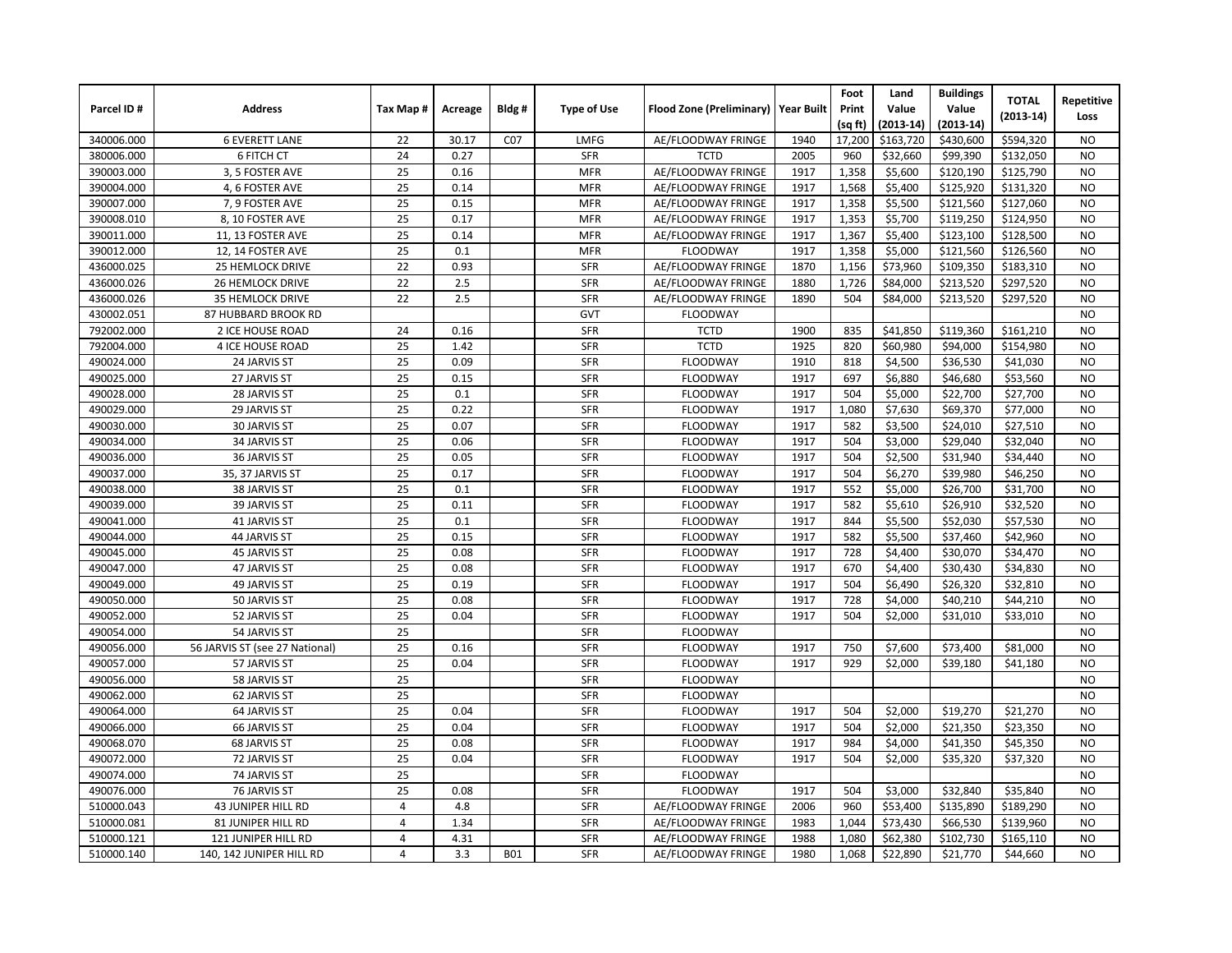|            |                                |                |              |                 |                    |                                       |      | Foot    | Land        | <b>Buildings</b> | <b>TOTAL</b> |                |
|------------|--------------------------------|----------------|--------------|-----------------|--------------------|---------------------------------------|------|---------|-------------|------------------|--------------|----------------|
| Parcel ID# | <b>Address</b>                 | Tax Map#       | Acreage      | Bldg#           | <b>Type of Use</b> | Flood Zone (Preliminary)   Year Built |      | Print   | Value       | Value            |              | Repetitive     |
|            |                                |                |              |                 |                    |                                       |      | (sq ft) | $(2013-14)$ | $(2013-14)$      | $(2013-14)$  | Loss           |
| 510000.140 | 140, 142 JUNIPER HILL RD       | 4              | 3.3          | <b>B02</b>      | <b>SFR</b>         | AE/FLOODWAY FRINGE                    | 1967 | 696     | \$22,890    | \$21,770         | \$44,660     | <b>NO</b>      |
| 510000.250 | 250 JUNIPER HILL RD            | $\overline{4}$ | 8.3          |                 | <b>SFR</b>         | AE/FLOODWAY FRINGE                    | 2006 | 1,568   | \$58,050    | \$119,580        | \$177,630    | <b>NO</b>      |
| 434000.027 | <b>27 KATHERINE LN</b>         | 4              | $\mathbf 0$  |                 | MH                 | AE/FLOODWAY FRINGE                    | 1999 | 1,836   | \$0         | \$67,290         | \$67,290     | <b>NO</b>      |
| 434000.065 | <b>65 KATHERINE LN</b>         | 4              | $\mathbf{0}$ |                 | MH                 | AE/FLOODWAY FRINGE                    | 2001 | 2,128   | \$0         | \$77,630         | \$77,630     | <b>NO</b>      |
| 560001.000 | 1 MAIN ST                      | 22             | 0.46         |                 | SFR                | AE/FLOODWAY FRINGE                    | 1920 | 676     | \$41,720    | \$91,260         | \$132,980    | <b>NO</b>      |
| 560003.000 | 3 MAIN ST                      | 22             | 0.16         |                 | <b>MFR</b>         | AE/FLOODWAY FRINGE                    | 1916 | 650     | \$37,670    | \$77,780         | \$115,450    | <b>NO</b>      |
| 560005.000 | 5 MAIN ST                      | 22             | 0.28         |                 | SFR                | AE/FLOODWAY FRINGE                    | 1900 | 676     | \$32,490    | \$92,870         | \$125,360    | <b>NO</b>      |
| 560007.000 | 7 MAIN ST                      | 22             | 0.3          |                 | SFR                | AE/FLOODWAY FRINGE                    | 1830 | 1,140   | \$33,560    | \$102,320        | \$135,880    | <b>NO</b>      |
| 560009.000 | 9 MAIN ST                      | 22             | 0.4          |                 | <b>SFR</b>         | AE/FLOODWAY FRINGE                    | 1921 | 1.132   | \$40,500    | \$186,790        | \$227,290    | <b>NO</b>      |
| 560015.000 | 15 MAIN ST                     | 22             | 0.39         |                 | <b>SFR</b>         | AE/FLOODWAY FRINGE                    | 1900 | 1,564   | \$40,400    | \$180,670        | \$221,070    | <b>NO</b>      |
| 560016.000 | 16 MAIN ST                     | 22             | 0.5          |                 | <b>CULTURAL</b>    | AE/FLOODWAY FRINGE                    |      |         |             |                  |              | <b>NO</b>      |
| 560019.000 | 17 MAIN ST                     | 22             | 0.63         |                 | <b>MFR</b>         | AE/FLOODWAY FRINGE                    |      |         |             |                  |              | <b>NO</b>      |
| 560018.000 | 18 MAIN ST                     | 22             | 0.5          |                 | <b>SFR</b>         | AE/FLOODWAY FRINGE                    | 1834 | 1,922   | \$57,750    | \$195,710        | \$253,460    | <b>NO</b>      |
| 560019.000 | 19 MAIN ST                     | 22             | 0.63         |                 | <b>MFR</b>         | AE/FLOODWAY FRINGE                    | 1806 | 2,172   | \$45,160    | \$84,000         | \$129,160    | <b>NO</b>      |
| 560020.000 | 20 MAIN ST                     | 22             | 0.41         |                 | SFR                | AE/FLOODWAY FRINGE                    | 1819 | 2,972   | \$55,280    | \$372,940        | \$428,220    | N <sub>O</sub> |
| 560021.000 | 21 MAIN ST                     | 22             | 0.38         |                 | <b>RES</b>         | AE/FLOODWAY FRINGE                    | 1804 | 2,026   | \$40,300    | \$211,840        | \$252,140    | N <sub>O</sub> |
| 560025.000 | 25 MAIN ST                     | 21             | 0.37         |                 | <b>SFR</b>         | AE/FLOODWAY FRINGE                    | 1796 | 1,573   | \$40,200    | \$232,010        | \$272,210    | <b>NO</b>      |
| 560029.000 | 29 MAIN ST                     | 22             | 0.32         |                 | <b>SFR</b>         | AE/FLOODWAY FRINGE                    | 1840 | 1,292   | \$39,690    | \$216,510        | \$256,200    | <b>NO</b>      |
| 560033.000 | 33 MAIN ST                     | 22             | 0.47         |                 | <b>SFR</b>         | AE/FLOODWAY FRINGE                    | 1801 | 1,530   | \$41,920    | \$160,930        | \$202,850    | <b>NO</b>      |
| 560037.000 | 37 MAIN ST                     | 22             | 0.24         |                 | <b>MFR</b>         | AE/FLOODWAY FRINGE                    | 1799 | 1,380   | \$21,600    | \$36,180         | \$57,780     | <b>NO</b>      |
| 560196.000 | 196 MAIN ST                    | 25             | 1.35         |                 | <b>CULTURAL</b>    | FLOODWAY & AE                         |      |         |             |                  |              | N <sub>O</sub> |
| 640007.000 | 7 NATIONAL ST                  | 25             | 0.12         |                 | <b>SFR</b>         | AE/FLOODWAY FRINGE                    | 1917 | 504     | \$5,200     | \$26,710         | \$31,910     | N <sub>O</sub> |
| 640009.013 | <b>13 NATIONAL ST</b>          | 25             | 0.16         |                 | <b>SFR</b>         | AE/FLOODWAY FRINGE                    | 1917 | 867     | \$5,600     | \$29,180         | \$34,780     | N <sub>O</sub> |
| 640015.000 | <b>15 NATIONAL ST</b>          | 25             | 0.05         |                 | <b>SFR</b>         | AE/FLOODWAY FRINGE                    | 1917 | 504     | \$2,500     | \$26,860         | \$29,360     | <b>NO</b>      |
| 640021.000 | 21 NATIONAL ST                 | 25             | 0.09         |                 | <b>SFR</b>         | <b>FLOODWAY</b>                       | 1917 | 827     | \$4,500     | \$36,180         | \$40,680     | <b>NO</b>      |
| 640023.250 | <b>25 NATIONAL ST</b>          | 25             | 0.12         |                 | <b>SFR</b>         | <b>FLOODWAY</b>                       | 1917 | 792     | \$5,200     | \$42,430         | \$47,630     | <b>NO</b>      |
| 490056.000 | 27 NATIONAL ST (see 56 Jarvis) | 25             | 0.16         |                 | <b>SFR</b>         | <b>FLOODWAY</b>                       | 1917 | 504     | \$7,600     | \$73,400         | \$81,000     | <b>NO</b>      |
| 640029.000 | 29 NATIONAL ST                 | 25             | 0.08         |                 | <b>SFR</b>         | <b>FLOODWAY</b>                       | 1917 | 600     | \$4,000     | \$39,250         | \$43,250     | <b>NO</b>      |
| 640031.000 | <b>31 NATIONAL ST</b>          | 25             | 0.08         |                 | <b>SFR</b>         | <b>FLOODWAY</b>                       | 1917 | 504     | \$4,000     | \$38,400         | \$42,400     | <b>NO</b>      |
| 640033.000 | 33 NATIONAL ST                 | 25             | 0.1          |                 | <b>SFR</b>         | <b>FLOODWAY</b>                       | 1917 | 680     | \$5,000     | \$38,540         | \$43,540     | <b>NO</b>      |
| 640035.000 | <b>35 NATIONAL ST</b>          | 25             | 0.09         |                 | <b>SFR</b>         | <b>FLOODWAY</b>                       | 1917 | 680     | \$4,280     | \$35,670         | \$39,950     | <b>NO</b>      |
| 012000.123 | 121 PASCO WAY                  | 25             | 6.9          |                 | GVT                | <b>FLOODWAY</b>                       |      |         |             |                  |              | <b>NO</b>      |
| 012000.123 | 123 PASCO WAY                  | 25             | 6.9          |                 | GVT                | <b>FLOODWAY</b>                       |      |         |             |                  |              | <b>NO</b>      |
| 012000.123 | 126 PASCO WAY                  | 25             | 6.9          |                 | GVT                | <b>FLOODWAY</b>                       |      |         |             |                  |              | <b>NO</b>      |
| 252024.000 | <b>24 POINT SHOP LANE</b>      | 25             | 0.2          | CO <sub>1</sub> | <b>WHSESTOR</b>    | <b>TCTD</b>                           | 1800 | 2,013   | \$39,600    | \$101,060        | \$140,660    | <b>NO</b>      |
| 252024.000 | <b>24 POINT SHOP LANE</b>      | 25             | 0.2          | CO <sub>2</sub> | <b>BARN</b>        | <b>TCTD</b>                           | 1800 | 2,380   | \$39,600    | \$101,060        | \$140,660    | <b>NO</b>      |
| 191000.017 | 156 PUMP STATION RD            | 21             | 135.5        |                 | <b>UNKNOWN</b>     | AE/FLOODWAY FRINGE                    |      |         |             |                  |              | <b>NO</b>      |
| 191000.017 | 373 PUMP STATION RD            | 21             | 135.5        |                 | GVT                | AE/FLOODWAY FRINGE                    |      |         |             |                  |              | <b>NO</b>      |
| 251001.000 | 1 RAILROAD AVE                 | 25             | 0.12         | CO <sub>3</sub> | <b>GENOFF</b>      | AE/FLOODWAY FRINGE                    | 1935 | 3,155   | \$24,020    | \$175,100        | \$199,120    | <b>NO</b>      |
| 251003.000 | 3 RAILROAD AVE                 | 25             | 0.23         | CO <sub>2</sub> | <b>GENCOMM</b>     | AE/FLOODWAY FRINGE                    | 1935 | 2,160   | \$52,920    | \$153,370        | \$206,290    | <b>NO</b>      |
| 700008.000 | 8 RIVER ST                     | 25             | 0.07         |                 | <b>MFR</b>         | AE/FLOODWAY FRINGE                    | 1920 | 504     | \$25,200    | \$62,970         | \$88,170     | <b>NO</b>      |
| 700010.000 | 10 RIVER ST                    | 25             | 0.08         |                 | <b>SFR</b>         | AE/FLOODWAY FRINGE                    | 1920 | 756     | \$25,200    | \$58,440         | \$83,640     | <b>NO</b>      |
| 700011.000 | 11 RIVER ST                    | 25             | 0.11         | CO <sub>1</sub> | <b>APARTRES</b>    | AE/FLOODWAY FRINGE                    | 1900 | 2,530   | \$29,700    | \$5,000          | \$34,700     | N <sub>O</sub> |
| 700013.000 | 13 RIVER ST                    | 25             | 0.09         |                 | <b>SFR</b>         | AE/FLOODWAY FRINGE                    | 1800 | 1,564   | \$28,350    | \$74,490         | \$102,840    | <b>NO</b>      |
| 700014.000 | 14 RIVER ST                    | 25             | 0.14         |                 | <b>RES</b>         | AE/FLOODWAY FRINGE                    | 1970 | 1,120   | \$35,280    | \$107,120        | \$142,400    | <b>NO</b>      |
| 700018.000 | 18 RIVER ST                    | 25             | 0.14         |                 | <b>SFR</b>         | AE/FLOODWAY FRINGE                    | 1925 | 758     | \$41,400    | \$94,370         | \$135,770    | <b>YES</b>     |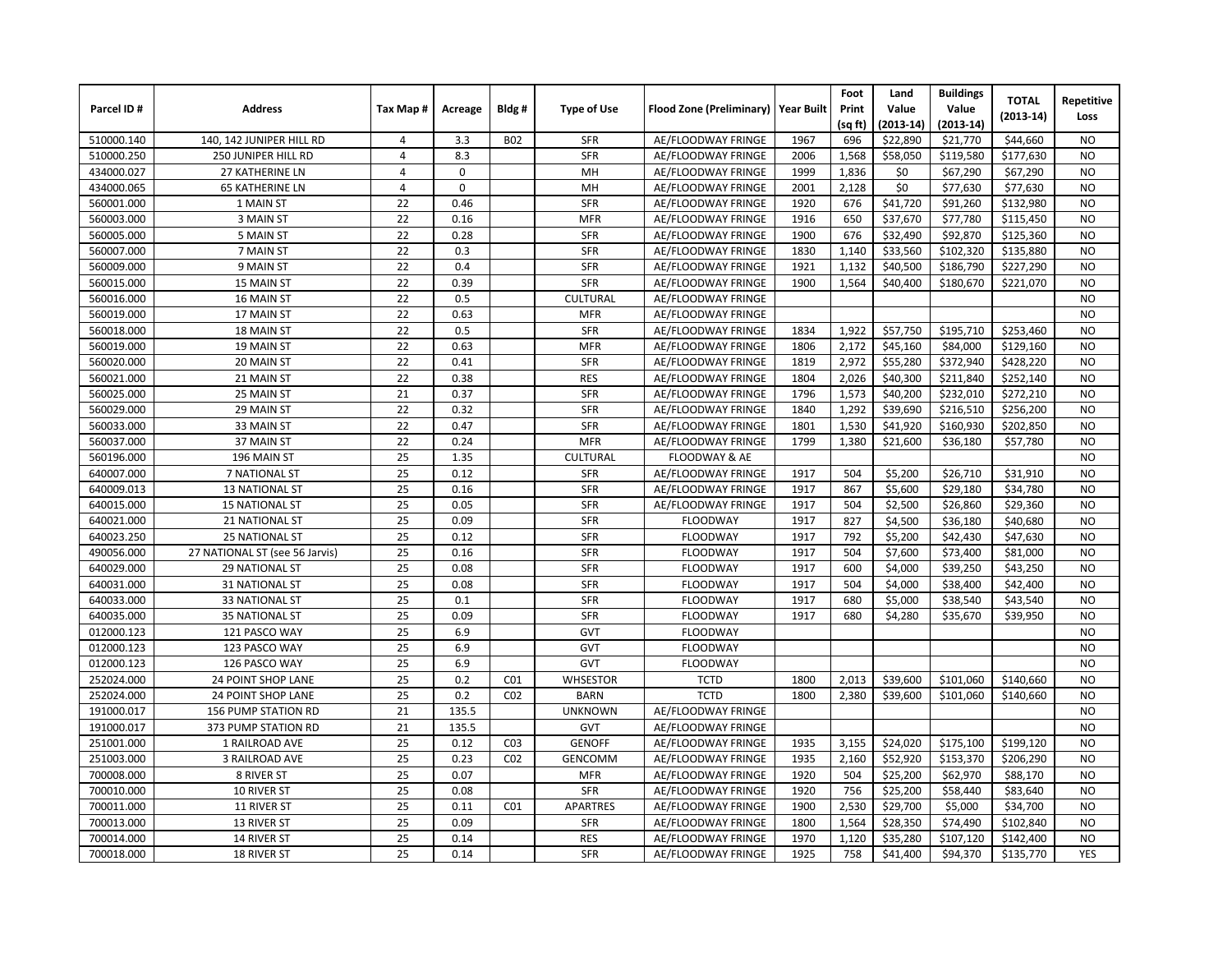|            |                               |                |                |                 |                    |                                       |      | Foot    | Land        | <b>Buildings</b> | <b>TOTAL</b> | Repetitive     |
|------------|-------------------------------|----------------|----------------|-----------------|--------------------|---------------------------------------|------|---------|-------------|------------------|--------------|----------------|
| Parcel ID# | <b>Address</b>                | Tax Map#       | Acreage        | Bldg#           | <b>Type of Use</b> | Flood Zone (Preliminary)   Year Built |      | Print   | Value       | Value            | $(2013-14)$  | Loss           |
|            |                               |                |                |                 |                    |                                       |      | (sq ft) | $(2013-14)$ | $(2013-14)$      |              |                |
| 700020.000 | 20 RIVER ST                   | 25             | 0.1            |                 | <b>SFR</b>         | AE/FLOODWAY FRINGE                    | 1940 | 600     | \$25,200    | \$57,320         | \$82,520     | NO.            |
| 700021.000 | 21 RIVER ST                   | 25             | 0.2            | CO <sub>1</sub> | <b>GENCOMM</b>     | AE/FLOODWAY FRINGE                    | 1900 | 4,830   | \$29,700    | \$75,010         | \$104,710    | N <sub>O</sub> |
| 700027.000 | 25 RIVER ST                   | 25             | 0.21           |                 | <b>MFR</b>         | AE/FLOODWAY FRINGE                    |      |         |             |                  |              | NO.            |
| 700026.000 | 26 RIVER ST                   | 25             | 17.4           | CO <sub>1</sub> | <b>HANGARS</b>     | AE/FLOODWAY FRINGE                    | 1955 | 62,920  | \$250,800   | \$200,000        | \$450,800    | <b>NO</b>      |
| 700026.000 | 26 RIVER ST                   | 25             | 17.4           | CO <sub>2</sub> | <b>LMFG</b>        | <b>FLOODWAY</b>                       | 1910 | 18,500  | \$250,800   | \$200,000        | \$450,800    | <b>NO</b>      |
| 700026.000 | 26 RIVER ST                   | 25             | 17.4           | CO <sub>3</sub> | LMFG               | AE/FLOODWAY FRINGE                    | 1910 | 13,802  | \$250,800   | \$200,000        | \$450,800    | <b>NO</b>      |
| 700026.000 | 26 RIVER ST                   | 25             | 17.4           | CO <sub>4</sub> | <b>STORGAR</b>     | <b>FLOODWAY</b>                       | 1940 | 6,000   | \$250,800   | \$200,000        | \$450,800    | <b>NO</b>      |
| 700027.000 | 27 RIVER ST                   | 25             | 0.21           |                 | <b>SFR</b>         | AE/FLOODWAY FRINGE                    | 1930 | 1,196   | \$23,820    | \$66,830         | \$90,650     | <b>NO</b>      |
| 700026.000 | 28 RIVER ST                   | 25             | 17.4           |                 | COMM               | <b>FLOODWAY</b>                       |      |         |             |                  |              | <b>NO</b>      |
| 700033.000 | 29 RIVER ST (see 29-33 River) | 25             | 0.35           |                 | SFR                | AE/FLOODWAY FRINGE                    | 1890 | 963     | \$46,690    | \$140,560        | \$187,250    | <b>NO</b>      |
| 700033.000 | 33 RIVER ST (see 29-33 River) | 25             | 0.35           |                 | <b>SFR</b>         | AE/FLOODWAY FRINGE                    | 1900 | 850     | \$46,690    | \$140,560        | \$187,250    | <b>NO</b>      |
| 700035.000 | 35 RIVER ST                   | 25             | 0.13           |                 | <b>SFR</b>         | AE/FLOODWAY FRINGE                    | 1920 | 660     | \$22,880    | \$76,700         | \$99,580     | <b>NO</b>      |
| 700036.000 | 36 RIVER ST                   | 25             | 0.18           |                 | <b>MFR</b>         | AE/FLOODWAY FRINGE                    | 1917 | 1,358   | \$23,500    | \$139,350        | \$162,850    | <b>NO</b>      |
| 700037.000 | 37 RIVER ST                   | 25             | 0.22           |                 | SFR                | AE/FLOODWAY FRINGE                    | 1805 | 1,262   | \$23,880    | \$137,820        | \$161,700    | <b>NO</b>      |
| 700036.000 | 38 RIVER ST                   | 25             | 0.18           |                 | <b>MFR</b>         | AE/FLOODWAY FRINGE                    |      |         |             |                  |              | <b>NO</b>      |
| 700040.000 | 40, 42 RIVER ST               | 25             | 0.18           |                 | <b>MFR</b>         | AE/FLOODWAY FRINGE                    | 1917 | 1,304   | \$23,500    | \$149,220        | \$172,720    | <b>NO</b>      |
| 700043.000 | 43 RIVER ST                   | 25             | 0.29           |                 | <b>SFR</b>         | AE/FLOODWAY FRINGE                    | 1850 | 1,066   | \$24,320    | \$140,350        | \$164,670    | <b>NO</b>      |
| 700044.460 | 44, 46 RIVER ST               | 25             | 0.15           |                 | <b>MFR</b>         | AE/FLOODWAY FRINGE                    | 1917 | 1,490   | \$23,130    | \$142,320        | \$165,450    | <b>NO</b>      |
| 700047.000 | 47 RIVER ST                   | 25             | 0.55           |                 | <b>SFR</b>         | AE/FLOODWAY FRINGE                    | 1920 | 1,484   | \$26,880    | \$157,420        | \$184,300    | <b>NO</b>      |
| 700048.000 | 48 RIVER ST                   | 25             | 0.15           |                 | <b>MFR</b>         | <b>FLOODWAY</b>                       | 1917 | 1,358   | \$41,620    | \$93,380         | \$135,000    | <b>NO</b>      |
| 700048.000 | 50 RIVER ST                   | 25             | 0.15           |                 | <b>MFR</b>         | <b>FLOODWAY</b>                       |      |         |             |                  |              | <b>NO</b>      |
| 700053.000 | 51 RIVER ST                   | 25             | 0.37           |                 | <b>MFR</b>         | AE/FLOODWAY FRINGE                    |      |         |             |                  |              | <b>NO</b>      |
| 700053.000 | 53 RIVER ST                   | 25             | 0.37           |                 | <b>MFR</b>         | AE/FLOODWAY FRINGE                    | 1875 | 1,802   | \$24,820    | \$166,490        | \$191,310    | N <sub>O</sub> |
| 700053.000 | 53A RIVER ST                  | 25             | 0.37           |                 | <b>MFR</b>         | AE/FLOODWAY FRINGE                    |      |         |             |                  |              | N <sub>O</sub> |
| 700055.000 | 55 RIVER ST                   | 25             | 0.67           |                 | <b>MFR</b>         | <b>FLOODWAY</b>                       | 1880 | 1,388   | \$68,100    | \$100,260        | \$168,360    | <b>NO</b>      |
| 700055.000 | 55 RIVER ST                   | 25             | 0.67           |                 | <b>MFR</b>         | <b>FLOODWAY</b>                       | 1880 | 620     | \$68,100    | \$100,260        | \$168,360    | <b>NO</b>      |
| 790052.000 | 52 UNION ST                   | 24             | 0.18           |                 | <b>SFR</b>         | AE/FLOODWAY FRINGE                    | 1970 | 976     | \$28,760    | \$82,400         | \$111,160    | <b>NO</b>      |
| 430001.823 | 1823 US RTE 5 NORTH           | 4              | $\overline{2}$ |                 | SFR                | AE/FLOODWAY FRINGE                    | 1790 | 1,270   | \$48,770    | \$125,740        | \$174,510    | <b>NO</b>      |
| 430001.888 | 1888 US RTE 5 NORTH           | 4              | 4.53           | CO <sub>1</sub> | <b>AUTOSERV</b>    | AE/FLOODWAY FRINGE                    | 1960 | 14,090  | \$59,040    | \$266,080        | \$325,120    | <b>NO</b>      |
| 430001.914 | 1914 US RTE 5 NORTH           | $\overline{4}$ | 10.32          |                 | <b>SFR</b>         | AE/FLOODWAY FRINGE                    | 1950 | 1,364   | \$141,500   | \$255,360        | \$396,860    | <b>NO</b>      |
| 430001.914 | 1914 US RTE 5 NORTH           | 4              | 10.32          |                 | R <sub>02</sub>    | AE/FLOODWAY FRINGE                    | 1968 | 775     | \$141,500   | \$255,360        | \$396,860    | <b>NO</b>      |
| 430001.914 | 1914 US RTE 5 NORTH           | $\overline{4}$ | 10.32          |                 | <b>R03</b>         | AE/FLOODWAY FRINGE                    | 1965 | 616     | \$141,500   | \$255,360        | \$396,860    | <b>NO</b>      |
| 430001.954 | 1954 US RTE 5 NORTH           | 4              | $\Omega$       |                 | <b>SFR</b>         | AE/FLOODWAY FRINGE                    | 1961 | 700     | \$0         | \$18,080         | \$18,080     | <b>NO</b>      |
| 430001.972 | 1972 US RTE 5 NORTH           | $\overline{4}$ | 0.23           |                 | <b>SFR</b>         | AE/FLOODWAY FRINGE                    | 1900 | 804     | \$43,090    | \$91.950         | \$135,040    | N <sub>O</sub> |
| 430001.998 | 1998 US RTE 5 NORTH           | 4              | $\Omega$       |                 | <b>SFR</b>         | AE/FLOODWAY FRINGE                    | 1968 | 576     | \$0         | \$11,040         | \$11,040     | <b>NO</b>      |
| 430002.012 | 2012 US RTE 5 NORTH           | $\overline{4}$ | $\Omega$       |                 | MH                 | AE/FLOODWAY FRINGE                    | 1989 | 784     | \$0         | \$18,450         | \$18,450     | N <sub>O</sub> |
| 430002.028 | 2028 US RTE 5 NORTH           | 4              | 0.46           |                 | <b>SFR</b>         | AE/FLOODWAY FRINGE                    | 1930 | 576     | \$46,350    | \$84,290         | \$130,640    | N <sub>O</sub> |
| 430002.044 | 2044 US RTE 5 NORTH           | $\overline{4}$ | 1.2            |                 | <b>SFR</b>         | AE/FLOODWAY FRINGE                    | 2002 | 988     | \$49,730    | \$141,890        | \$191,620    | <b>NO</b>      |
| 430002.051 | 2051 US RTE 5 NORTH           | 4              | 170.7          |                 | RES/FARM           | AE/FLOODWAY FRINGE                    | 1840 | 1,400   | \$271,210   | \$340,270        | \$611,480    | <b>NO</b>      |
| 430002.066 | 2066 RTE 5 NORTH              | 4              | 0.52           | CO <sub>1</sub> | <b>RESTURNT</b>    | AE/FLOODWAY FRINGE                    | 1960 | 1,712   | \$53,870    | \$94,150         | \$148,020    | <b>NO</b>      |
| 430002.066 | 2076 US RTE 5 NORTH           | $\overline{4}$ | 0.52           |                 | MH                 | AE/FLOODWAY FRINGE                    |      |         |             |                  | \$0          | <b>NO</b>      |
| 430002.130 | 2130 US RTE 5 NORTH           | $\overline{4}$ | 15.5           |                 | <b>SFR</b>         | AE/FLOODWAY FRINGE                    | 1953 | 1,344   | \$69,000    | \$115,970        | \$184,970    | N <sub>O</sub> |
| 430002.156 | 2156 US RTE 5 NORTH           | $\overline{4}$ | 0.85           |                 | SFR                | AE/FLOODWAY FRINGE                    | 1932 | 598     | \$54,570    | \$99,030         | \$153,600    | <b>NO</b>      |
| 430002.218 | 2218 RTE 5 NORTH              | $\overline{4}$ | 3.2            | CO <sub>1</sub> | <b>WHSESTOR</b>    | AE/FLOODWAY FRINGE                    | 1940 | 6,448   | \$81,400    | \$119,230        | \$200,630    | NO             |
| 430002.218 | 2218 RTE 5 NORTH              | $\overline{4}$ | 3.2            | CO <sub>2</sub> | <b>GENOFF</b>      | AE/FLOODWAY FRINGE                    | 2003 | 768     | \$81,400    | \$119,230        | \$200,630    | NO             |
|            | 2245 US RTE 5 NORTH           |                |                |                 | OTHER COMM         | AE/FLOODWAY FRINGE                    |      |         |             |                  | \$0          | NO.            |